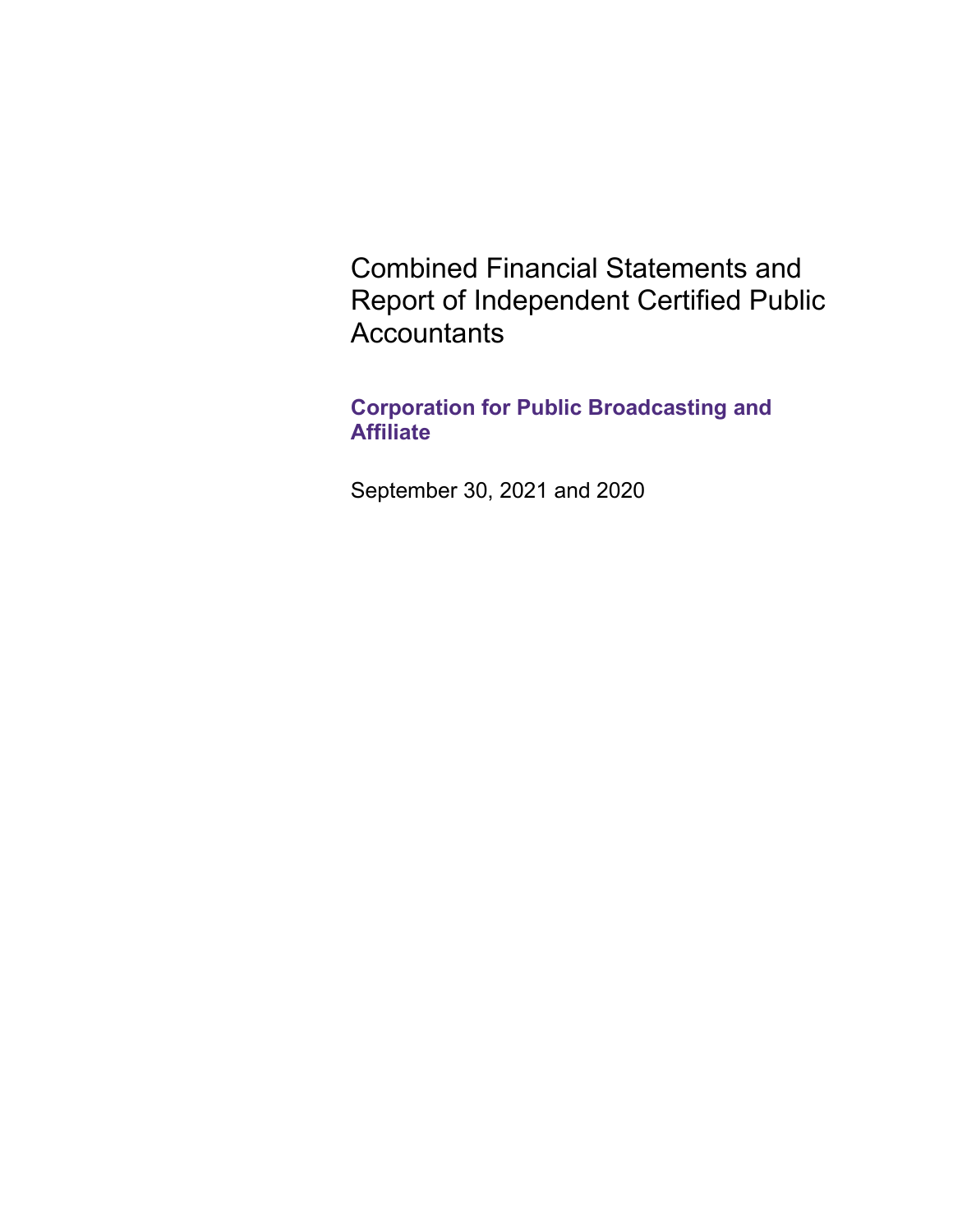## **Contents** Page

| Report of Independent Certified Public Accountants | 3 |
|----------------------------------------------------|---|
| Combined Financial Statements                      |   |
| Combined statements of financial position          | 5 |
| Combined statements of activities                  | 6 |
| Combined statements of functional expenses         |   |
| Combined statements of cash flows                  | 8 |
| Notes to combined financial statements             | 9 |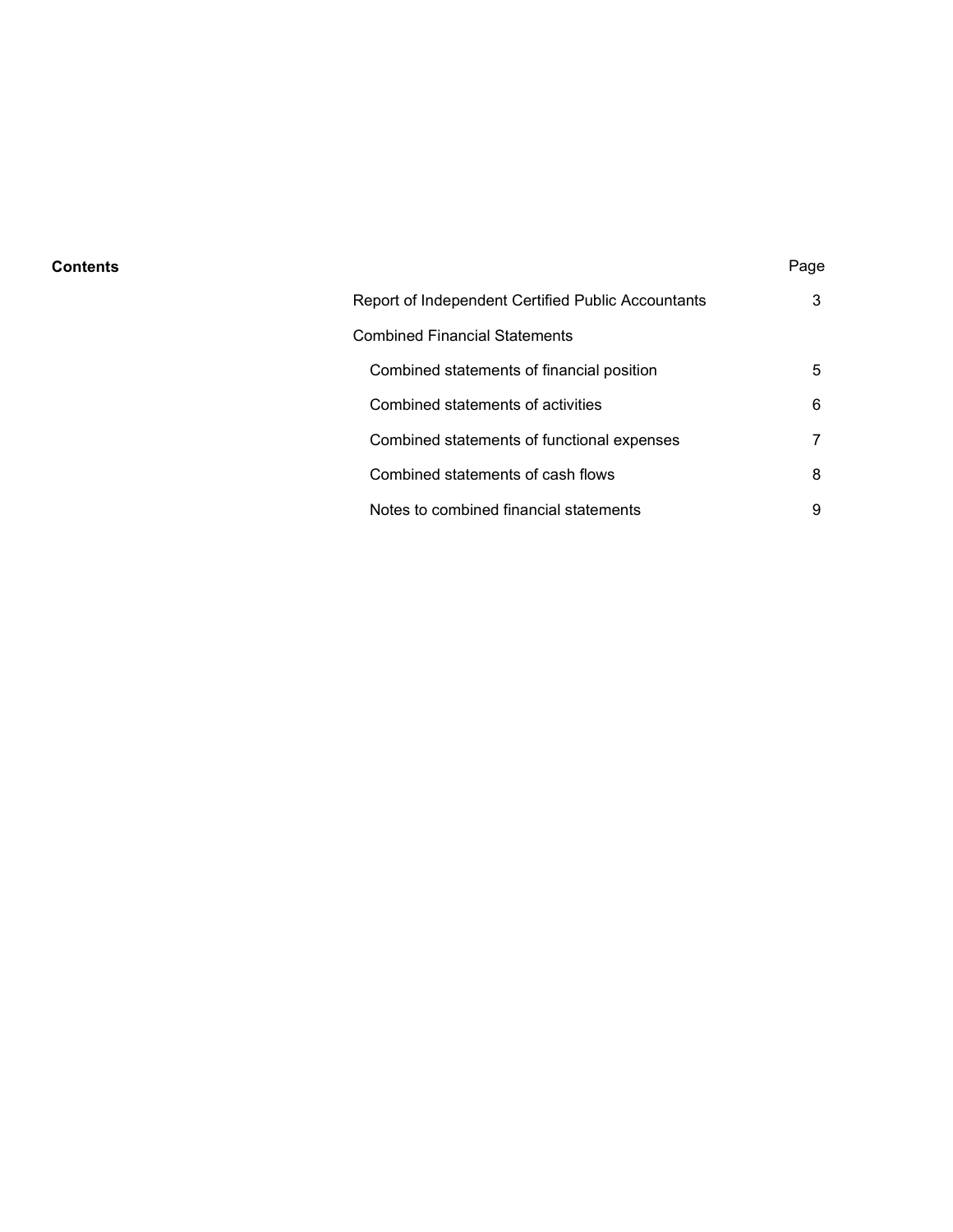

#### GRANT THORNTON LLP

1000 Wilson Blvd., Suite 1400 Arlington, VA 22209-3927

 $\blacksquare$  +1 703 847 7500  $F + 17038489580$ 

**REPORT OF INDEPENDENT CERTIFIED PUBLIC ACCOUNTANTS** 

Board of Directors Corporation for Public Broadcasting and Affiliate:

We have audited the accompanying combined financial statements of Corporation for Public Broadcasting and Affiliate (collectively, the "Corporation"), which comprise the combined statements of financial position as of September 30, 2021 and 2020, and the related combined statements of activities, functional expenses, and cash flows for the years then ended, and the related notes to the combined financial statements.

#### **Management's responsibility for the financial statements**

Management is responsible for the preparation and fair presentation of these combined financial statements in accordance with accounting principles generally accepted in the United States of America; this includes the design, implementation, and maintenance of internal control relevant to the preparation and fair presentation of combined financial statements that are free from material misstatement, whether due to fraud or error.

#### **Auditor's responsibility**

Our responsibility is to express an opinion on these combined financial statements based on our audits. We conducted our audits in accordance with auditing standards generally accepted in the United States of America. Those standards require that we plan and perform the audit to obtain reasonable assurance about whether the combined financial statements are free from material misstatement.

An audit involves performing procedures to obtain audit evidence about the amounts and disclosures in the combined financial statements. The procedures selected depend on the auditor's judgment, including the assessment of the risks of material misstatement of the combined financial statements, whether due to fraud or error. In making those risk assessments, the auditor considers internal control relevant to the Corporation's preparation and fair presentation of the combined financial statements in order to design audit procedures that are appropriate in the circumstances, but not for the purpose of expressing an opinion on the effectiveness of the Corporation's internal control. Accordingly, we express no such opinion. An audit also includes evaluating the appropriateness of accounting policies used and the reasonableness of significant accounting estimates made by management, as well as evaluating the overall presentation of the combined financial statements.

We believe that the audit evidence we have obtained is sufficient and appropriate to provide a basis for our audit opinion.

GT.COM GTACOM Grant Thornton LLP is the U.S. member firm of Grant Thornton International Ltd (GTIL). GTIL and each of its member firms are separate legal entities and are not a worldwide partnership.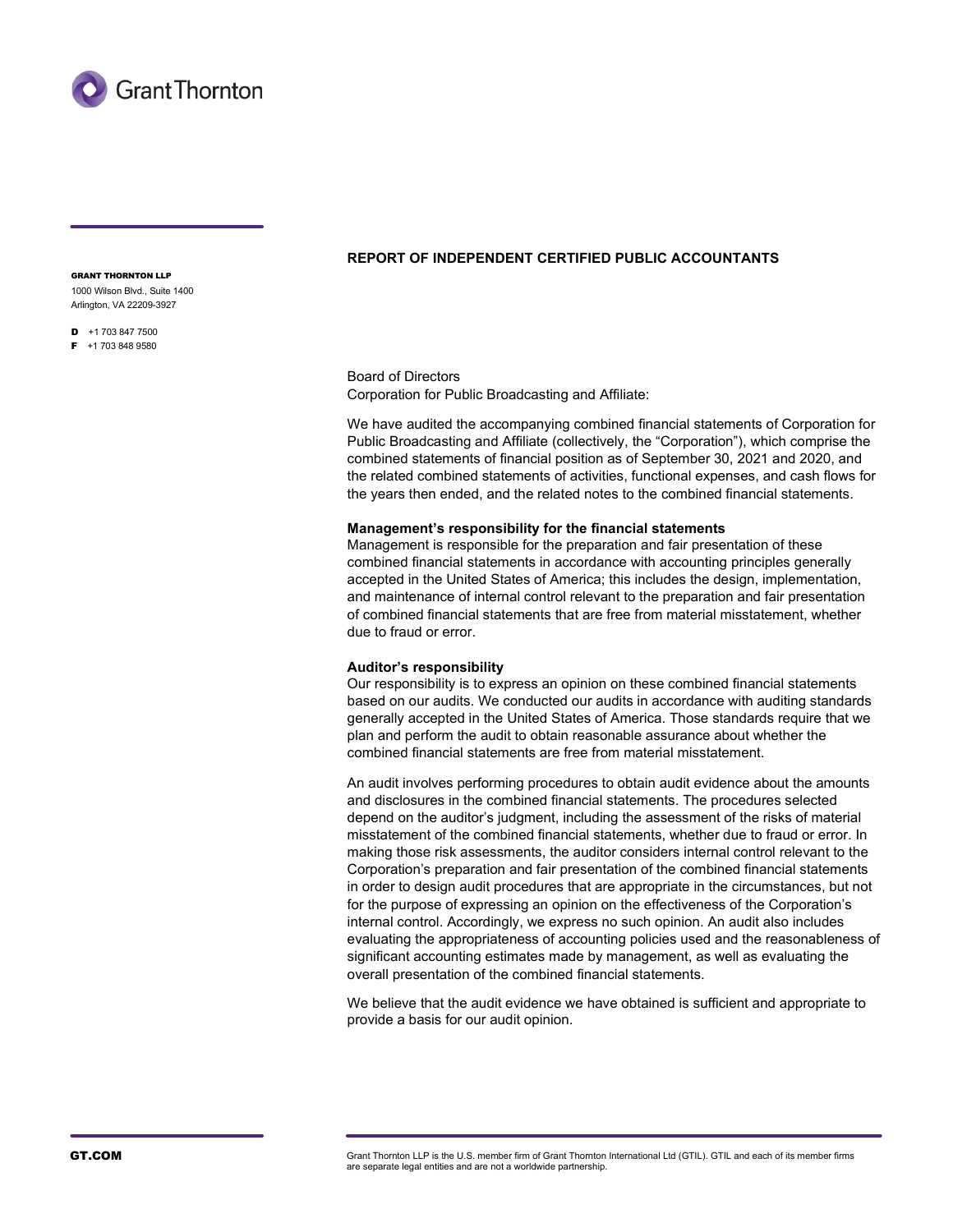

#### **Opinion**

In our opinion, the combined financial statements referred to above present fairly, in all material respects, the financial position of Corporation for Public Broadcasting and Affiliate as of September 30, 2021 and 2020, and the changes in their net assets and their cash flows for the years then ended in accordance with accounting principles generally accepted in the United States of America.

Sant Thouton LLP

Arlington, Virginia February 16, 2022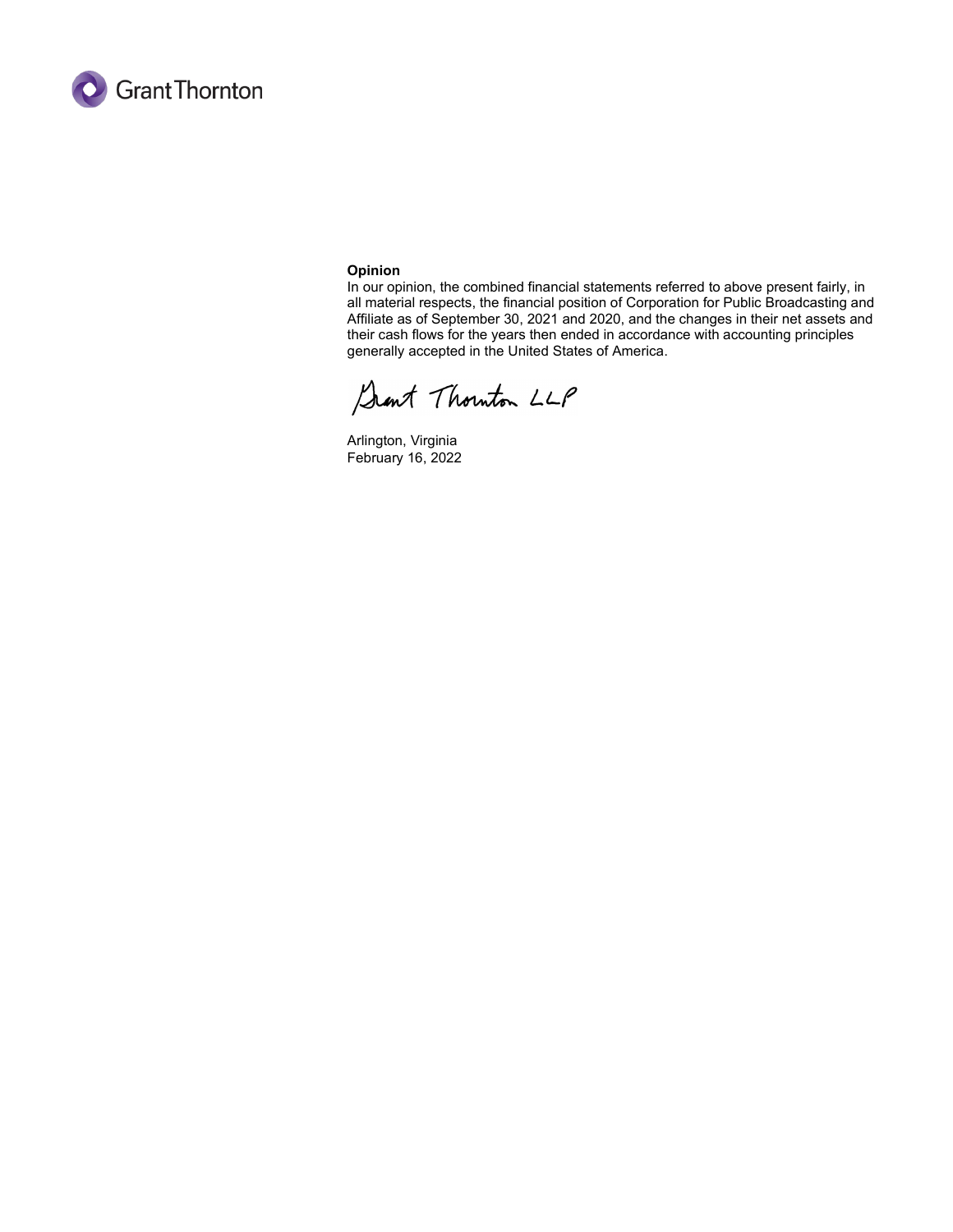# **COMBINED STATEMENTS OF FINANCIAL POSITION**

# **September 30,**

| <b>ASSETS</b>                                  |                  |               |
|------------------------------------------------|------------------|---------------|
|                                                |                  |               |
| Cash and cash equivalents                      | 52,366,366<br>\$ | \$128,231,047 |
| Short-term investments                         | 141,458,329      | 78,022,193    |
| Investments-other                              | 25,000,000       | 25,000,000    |
| Receivables, net                               | 17,827,950       | 15,690,858    |
| Prepaid expenses                               | 395,355          | 590,434       |
| Property and equipment, net                    | 2,759,285        | 3,124,797     |
| <b>Total assets</b>                            | 239,807,285      | 250,659,329   |
| <b>LIABILITIES AND NET ASSETS</b>              |                  |               |
| <b>Liabilities</b>                             |                  |               |
| Accounts payable and accrued expenses          | 8,357,657        | 8,198,768     |
| Appropriated grants and contracts payable, net | 149,865,782      | 109,623,139   |
| Lease incentive obligation                     | 1,595,279        | 1,746,014     |
| <b>Total liabilities</b>                       | 159,818,718      | 119,567,921   |
| <b>Net Assets without Donor Restrictions</b>   |                  |               |
| Designated                                     | 77, 137, 942     | 127,875,291   |
| Investment in property and equipment, net      | 2,759,285        | 3,124,797     |
| Literary Classics, Inc.                        | 91,340           | 91,320        |
| Total net assets without donor restrictions    | 79,988,567       | 131,091,408   |
| Total liabilities and net assets               | \$239,807,285    | \$250,659,329 |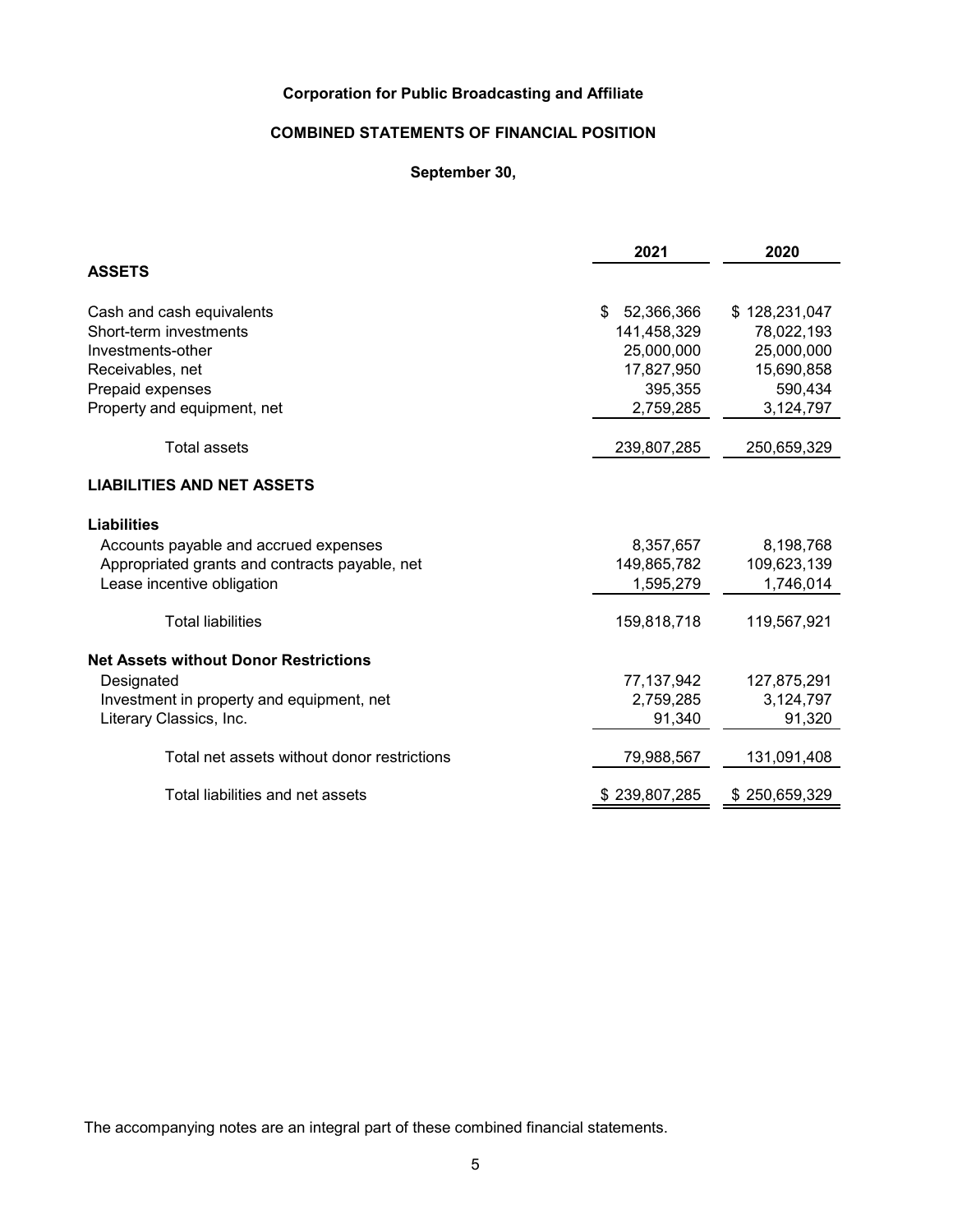# **COMBINED STATEMENTS OF ACTIVITIES**

# **Years ended September 30,**

|                                                      | 2021             | 2020          |
|------------------------------------------------------|------------------|---------------|
| <b>Revenue</b>                                       |                  |               |
| Federal appropriations:                              |                  |               |
| General                                              | \$445,000,000    | \$445,000,000 |
| Fiscal stabilization - American Rescue Plan Act      | 175,000,000      |               |
| Fiscal stabilization - CARES Act                     |                  | 75,000,000    |
| Public broadcasting interconnection                  | 20,000,000       | 20,000,000    |
| Investment income                                    | 918,814          | 5,560,224     |
| Department of Education - Ready to Learn             | 21,806,455       | 19,987,323    |
| Royalties and other income                           | 857,693          | 2,744,383     |
| Grant and contract refunds                           | 14,986,956       | 2,253,811     |
| Total revenue                                        | 678,569,918      | 570,545,741   |
| <b>Expenses</b>                                      |                  |               |
| Program services:                                    |                  |               |
| Television programming                               | 76, 147, 555     | 70,932,905    |
| Radio programming:                                   |                  |               |
| Radio Program fund                                   | 7,913,744        | 9,221,001     |
| National program production and acquisition grants   | 24,072,521       | 23,721,381    |
| System support:                                      |                  |               |
| Television community service grants                  | 226,071,563      | 221,589,265   |
| Radio community service grants                       | 69,808,972       | 69,859,426    |
| Fiscal stabilization - American Rescue Plan Act      | 175,000,000      |               |
| Fiscal stabilization grants - CARES Act              |                  | 75,000,000    |
| Public broadcasting interconnection                  | 78,213,000       | 1,451,887     |
| Department of Education - Ready to Learn             | 21,806,455       | 19,987,323    |
| Other system support                                 | 31,125,748       | 27,424,071    |
| Long-term contracts payable present value adjustment | (913, 901)       | 1,062,720     |
|                                                      | 709,245,657      | 520,249,979   |
| Corporate administration and other expenses          | 20,427,102       | 20,651,490    |
| <b>Total expenses</b>                                | 729,672,759      | 540,901,469   |
| <b>CHANGES IN NET ASSETS</b>                         | (51, 102, 841)   | 29,644,272    |
| Net assets, beginning of year                        | 131,091,408      | 101,447,136   |
| Net assets, end of year                              | 79,988,567<br>P. | \$131,091,408 |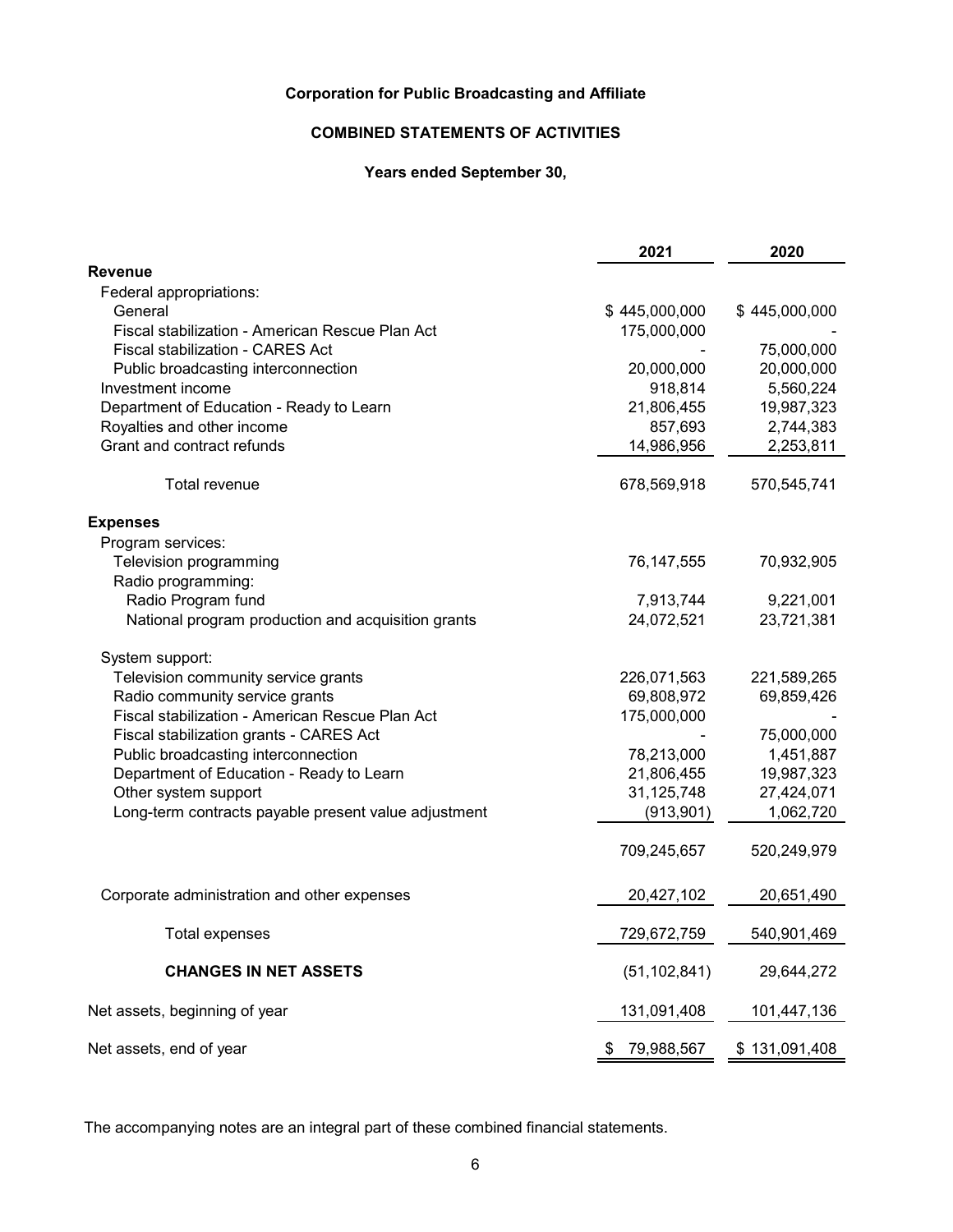#### **COMBINED STATEMENTS OF FUNCTIONAL EXPENSES**

#### **Years ended September 30,**

|                          |                           |                              |                                                                                     |                                                  |                                             |                                                                                  | Year Ended September 30, 2021                    |                                                       |                                |                                                                         |                                                                    |               |
|--------------------------|---------------------------|------------------------------|-------------------------------------------------------------------------------------|--------------------------------------------------|---------------------------------------------|----------------------------------------------------------------------------------|--------------------------------------------------|-------------------------------------------------------|--------------------------------|-------------------------------------------------------------------------|--------------------------------------------------------------------|---------------|
|                          |                           | <b>Program Services</b>      |                                                                                     |                                                  |                                             |                                                                                  | <b>System Support</b>                            |                                                       |                                |                                                                         |                                                                    |               |
|                          | Television<br>Programming | Radio<br><b>Program Fund</b> | <b>National</b><br>Program<br><b>Production and</b><br><b>Acquisition</b><br>Grants | Television<br>Community<br><b>Service Grants</b> | Radio<br>Community<br><b>Service Grants</b> | Fiscal<br><b>Stabilization</b><br>Grants -<br>American<br><b>Rescue Plan Act</b> | Public<br><b>Broadcasting</b><br>Interconnection | Department of<br><b>Education -</b><br>Ready to Learn | <b>Other System</b><br>Support | Long-term<br>Contracts<br>Payable<br><b>Present Value</b><br>Adjustment | Corporate<br><b>Administration</b><br>and Other<br><b>Expenses</b> | Total         |
| Grants and contracts     | \$76,147,555              | 7,913,744                    | 24,072,521                                                                          | \$226,071,563                                    | 69,808,972                                  | 175,000,000<br>S.                                                                | 78,213,000<br>-S                                 | 21.016.717                                            | 30,876,165                     | $(913,901)$ \$<br>- 96                                                  | ۰.                                                                 | 708,206,336   |
| People costs             |                           | $\overline{\phantom{a}}$     |                                                                                     |                                                  |                                             |                                                                                  | $\overline{\phantom{a}}$                         | 758,452                                               |                                |                                                                         | 16,330,915                                                         | 17,089,367    |
| Occupancy                |                           | $\overline{\phantom{a}}$     |                                                                                     |                                                  |                                             |                                                                                  | -                                                |                                                       |                                | $\sim$                                                                  | 2,029,843                                                          | 2,029,843     |
| Office and IT expenses   |                           | $\overline{\phantom{a}}$     | $\overline{\phantom{a}}$                                                            | $\overline{\phantom{a}}$                         | $\sim$                                      | $\overline{\phantom{a}}$                                                         | $\sim$                                           | 2,567                                                 | 19,986                         | $\sim$                                                                  | 579.329                                                            | 601,882       |
| Professional services    |                           | $\overline{\phantom{a}}$     | $\overline{\phantom{a}}$                                                            | $\overline{\phantom{a}}$                         | $\sim$                                      |                                                                                  | $\sim$                                           | 26,393                                                | 222,473                        | $\overline{\phantom{a}}$                                                | 751,009                                                            | 999,875       |
| Travel                   |                           | $\overline{\phantom{a}}$     |                                                                                     | $\overline{\phantom{a}}$                         |                                             |                                                                                  | $\overline{\phantom{a}}$                         | $\overline{\phantom{a}}$                              |                                | $\overline{\phantom{a}}$                                                | 13,899                                                             | 13,899        |
| Meetings and conferences |                           | $\overline{\phantom{a}}$     | $\overline{\phantom{a}}$                                                            | $\overline{\phantom{a}}$                         |                                             |                                                                                  | $\overline{\phantom{a}}$                         | 693                                                   | 7,124                          | $\overline{\phantom{a}}$                                                | 42,145                                                             | 49,962        |
| Depreciation             | . .                       | $\overline{\phantom{a}}$     | $\overline{\phantom{a}}$                                                            | $\sim$                                           | $\overline{\phantom{a}}$                    | $\overline{\phantom{0}}$                                                         | $\overline{\phantom{a}}$                         | . .                                                   |                                | $\sim$                                                                  | 377,060                                                            | 377,060       |
| Other                    |                           | $\blacksquare$               | $\overline{\phantom{a}}$                                                            |                                                  |                                             |                                                                                  |                                                  | .633                                                  | $\overline{\phantom{a}}$       |                                                                         | 302,902                                                            | 304,535       |
|                          | \$ 76,147,555             | 7,913,744                    | 24,072,521<br>s.                                                                    | \$226,071,563                                    | 69,808,972<br>s.                            | \$175,000,000                                                                    | 78,213,000<br>- SS                               | 21,806,455                                            | \$31,125,748                   | (913, 901)                                                              | 20,427,102<br><b>S</b>                                             | \$729,672,759 |

#### **Year Ended September 30, 2020**

|                          |                                  | <b>Program Services</b>      |                                                                              |                                                  | <b>System Support</b>                       |                                                                |                                                  |                                                       |                                |                                                                                |                                                             |               |
|--------------------------|----------------------------------|------------------------------|------------------------------------------------------------------------------|--------------------------------------------------|---------------------------------------------|----------------------------------------------------------------|--------------------------------------------------|-------------------------------------------------------|--------------------------------|--------------------------------------------------------------------------------|-------------------------------------------------------------|---------------|
|                          | <b>Television</b><br>Programming | Radio<br><b>Program Fund</b> | National<br>Program<br><b>Production and</b><br><b>Acquisition</b><br>Grants | Television<br>Community<br><b>Service Grants</b> | Radio<br>Community<br><b>Service Grants</b> | Fiscal<br><b>Stabilization</b><br>Grants -<br><b>CARES Act</b> | Public<br><b>Broadcasting</b><br>Interconnection | Department of<br><b>Education -</b><br>Ready to Learn | <b>Other System</b><br>Support | Long-term<br><b>Contracts</b><br>Payable<br><b>Present Value</b><br>Adjustment | Corporate<br>Administration<br>and Other<br><b>Expenses</b> | Total         |
| Grants and contracts     | \$70.932.905                     | 9.221.001                    | 23.721.381                                                                   | \$221<br>.589.265                                | 69,859,426                                  | 75.000.000                                                     | 1,451,887                                        | 19.185.280                                            | 27.062.290                     | 1,062,720                                                                      | $\overline{\phantom{a}}$                                    | \$519,086,155 |
| People costs             |                                  |                              | $\overline{\phantom{a}}$                                                     |                                                  | $\overline{\phantom{a}}$                    |                                                                | ۰.                                               | 697,343                                               |                                | $\overline{\phantom{a}}$                                                       | 16,259,906                                                  | 16,957,249    |
| Occupancy                |                                  |                              |                                                                              |                                                  |                                             |                                                                | ۰.                                               |                                                       |                                | -                                                                              | 2,130,308                                                   | 2,130,308     |
| Office and IT expenses   |                                  |                              |                                                                              |                                                  |                                             |                                                                | ۰.                                               | 3,783                                                 | 14,886                         | $\overline{\phantom{a}}$                                                       | 738,864                                                     | 757,533       |
| Professional services    |                                  |                              |                                                                              |                                                  |                                             |                                                                | . .                                              | 31,232                                                | 52,010                         | $\overline{\phantom{a}}$                                                       | 649,449                                                     | 732,691       |
| Travel                   |                                  |                              |                                                                              |                                                  |                                             |                                                                | ۰.                                               | 16,550                                                |                                | $\overline{\phantom{a}}$                                                       | 108,543                                                     | 125,093       |
| Meetings and conferences |                                  |                              |                                                                              |                                                  | -                                           |                                                                |                                                  | 26,265                                                | 285,345                        | $\overline{\phantom{a}}$                                                       | 91,185                                                      | 402,795       |
| Depreciation             | . .                              |                              |                                                                              |                                                  | $\overline{\phantom{a}}$                    |                                                                | $\overline{\phantom{a}}$                         |                                                       |                                | $\overline{\phantom{a}}$                                                       | 379,899                                                     | 379,899       |
| Other                    |                                  |                              |                                                                              |                                                  |                                             |                                                                |                                                  | 26,870                                                | 9,540                          |                                                                                | 293,336                                                     | 329,746       |
|                          | 70,932,905                       | 9,221,001                    | 23.721.381                                                                   | \$221,589,265                                    | 69,859,426                                  | 75.000.000                                                     | 1,451,887                                        | 19,987,323                                            | 27.424.071                     | 1,062,720                                                                      | 20,651,490                                                  | \$540,901,469 |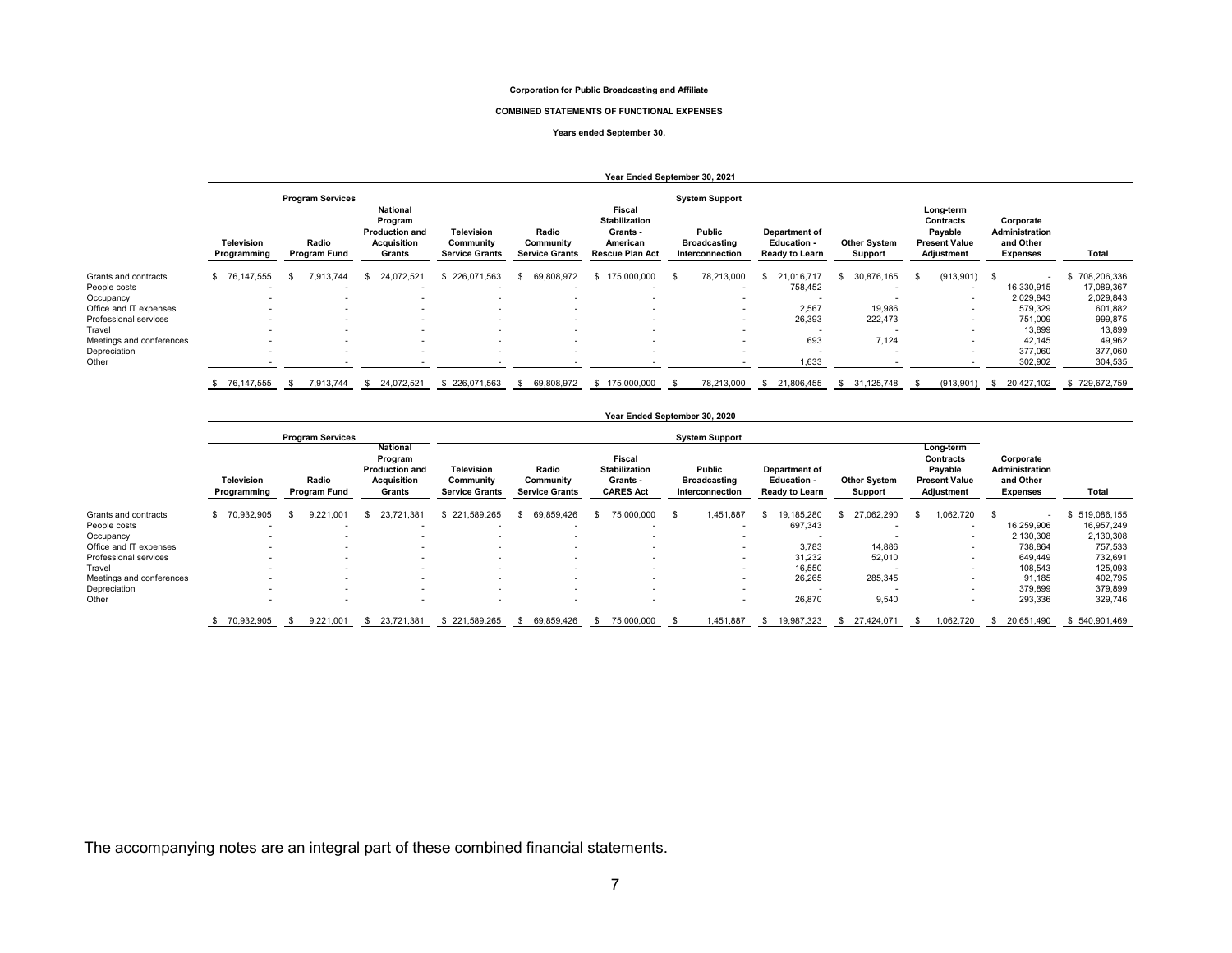# **COMBINED STATEMENTS OF CASH FLOWS**

# **Years ended September 30,**

|                                                      | 2021              | 2020              |
|------------------------------------------------------|-------------------|-------------------|
| Cash flows from operating activities:                |                   |                   |
| Change in net assets                                 | \$ (51, 102, 841) | 29,644,272<br>\$. |
| Adjustments to reconcile change in net assets to net |                   |                   |
| cash (used in) provided by operating activities:     |                   |                   |
| Depreciation and amortization                        | 377,060           | 379,899           |
| (Increase) decrease in assets:                       |                   |                   |
| Receivables, net                                     | (2, 137, 092)     | 5,001,722         |
| Prepaid expenses                                     | 195,079           | (75,064)          |
| Increase (decrease) in liabilities:                  |                   |                   |
| Accounts payable and accrued expenses                | 158,889           | (21,060)          |
| Appropriated grants and contracts payable            | 40,242,643        | (14, 262, 487)    |
| Lease incentive obligation                           | (150, 735)        | (154, 885)        |
| Net cash (used in) provided by operating activities  | (12, 416, 997)    | 20,512,397        |
| Cash flows from investing activities:                |                   |                   |
| Purchase of property and equipment                   | (11,548)          | (172, 246)        |
| Purchase of investments                              | (307, 649, 933)   | (238, 565, 772)   |
| Proceeds from investments                            | 244,213,797       | 255,476,475       |
| Net cash (used in) provided by investing activities  | (63, 447, 684)    | 16,738,457        |
| NET (DECREASE) INCREASE IN CASH AND CASH EQUIVALENTS | (75,864,681)      | 37,250,854        |
| Cash and cash equivalents, beginning of year         | 128,231,047       | 90,980,193        |
| Cash and cash equivalents, end of year               | 52,366,366<br>S   | \$128,231,047     |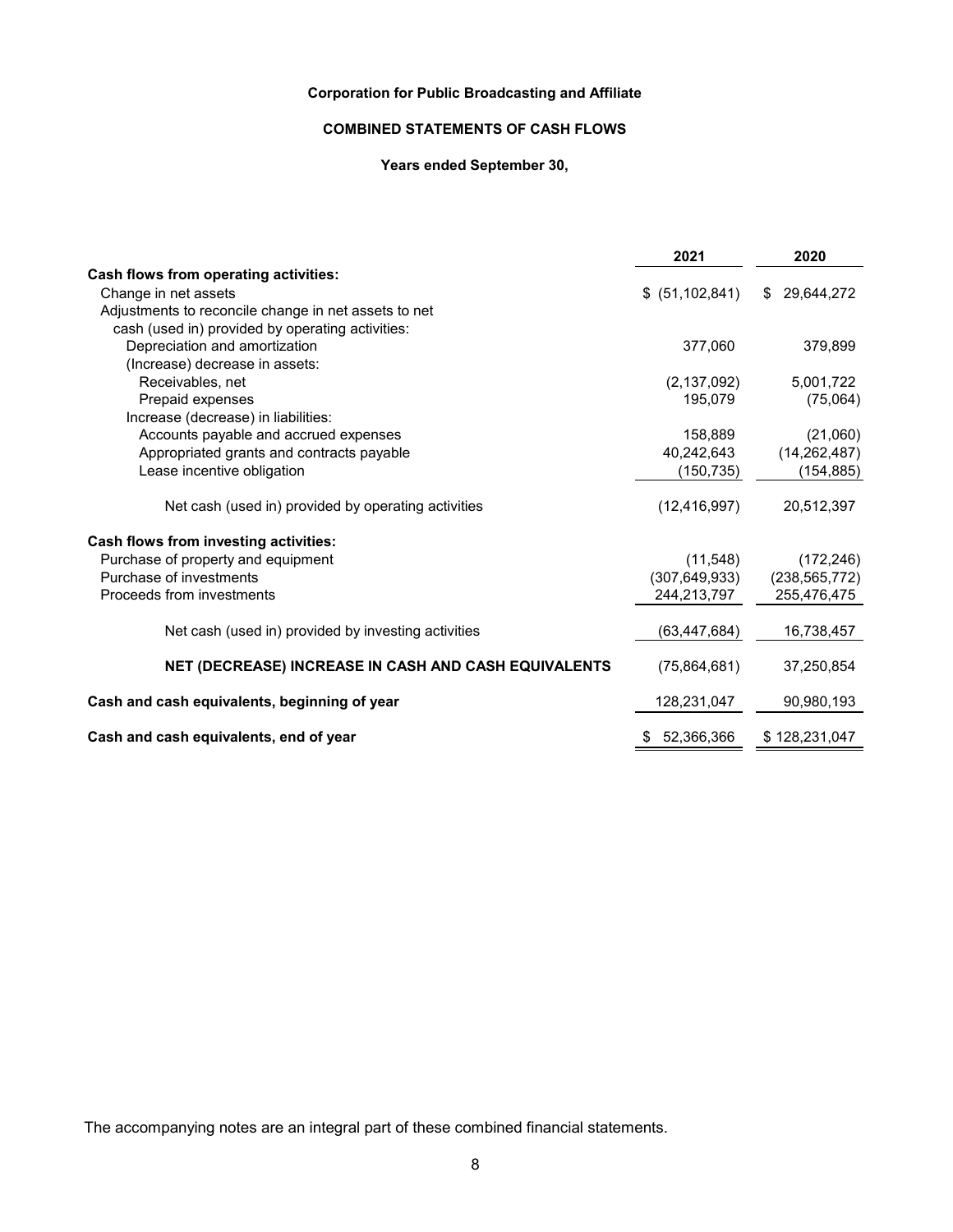# **NOTES TO COMBINED FINANCIAL STATEMENTS**

**September 30, 2021 and 2020**

# **NOTE A - ORGANIZATION AND SUMMARY OF SIGNIFICANT ACCOUNTING POLICIES**

## *Organization*

The Corporation for Public Broadcasting (the Corporation) is a District of Columbia not-for-profit corporation authorized to receive federal appropriations under Title II of the Public Broadcasting Act of 1967, as amended (the Act). The Corporation is recognized as exempt from income taxes under Section 501(c)(3) of the Internal Revenue Code (the Code), except on activities unrelated to its exempt purpose. The Corporation is not a private foundation as defined in Section 509(a) of the Code.

The primary source of funding to the Corporation is the federal government. Congress has approved advance annual appropriations to the Corporation through fiscal year 2023. The initial annual advance appropriations for fiscal years 2020 and 2021 were included in the Consolidated Appropriations Act, 2018 (Public Law 115-141), and the Department of Defense and Labor, Health and Human Services, and Education Appropriations Act, 2019 and Continuing Appropriations Act, 2019 (Public Law 115-245), respectively, and were \$445,000,000 in each year. The initial annual advance appropriations for fiscal years 2022 and 2023 are \$465,000,000 and \$475,000,000, respectively.

# *Basis of Combination*

The combined financial statements are presented on an accrual basis and include the accounts of Literary Classics, Inc., a District of Columbia not-for-profit corporation exempt from income taxes under Section 501(c)(3) of the Code. Literary Classics, Inc. was created in fiscal year 2003 to act as the custodian for certain classic films valuable to the public broadcasting industry. Combined financial statements are presented because of the common control of the Corporation and Literary Classics, Inc. All intercompany balances and transactions have been eliminated in the combination.

## *Basis of Presentation*

Financial statement presentation follows the accounting standards requirements for not-for-profit organizations. Under these standards, an organization is required to report information regarding its financial position and activities according to two classes of net assets depending upon the existence and/or nature of any donor restrictions as follows: net assets without donor restrictions and net assets with donor restrictions.

All the net assets of the Corporation at September 30, 2021 and 2020 are classified as without donor restrictions.

# *Use of Estimates*

The preparation of the combined financial statements in conformity with accounting principles generally accepted in the United States of America requires management to make estimates and assumptions that affect the amounts reported and related disclosures. Actual results could differ from those estimates.

## *Revenue and Expense Recognition*

The general federal appropriation is an unconditional, nonreciprocal contribution of cash to the Corporation from Congress. The federal appropriation is recognized as revenue in the year received.

In the absence of restrictions imposed by a donor, or when restrictions on a donation are met in the same reporting period the donation is made, the Corporation recognizes donations it receives as without donor restrictions. Net assets released from restrictions (i.e., the donor-stipulated purpose has been met and/or the stipulated time period has elapsed) are reported as reclassifications between the applicable classes of net assets in the combined statements of activities.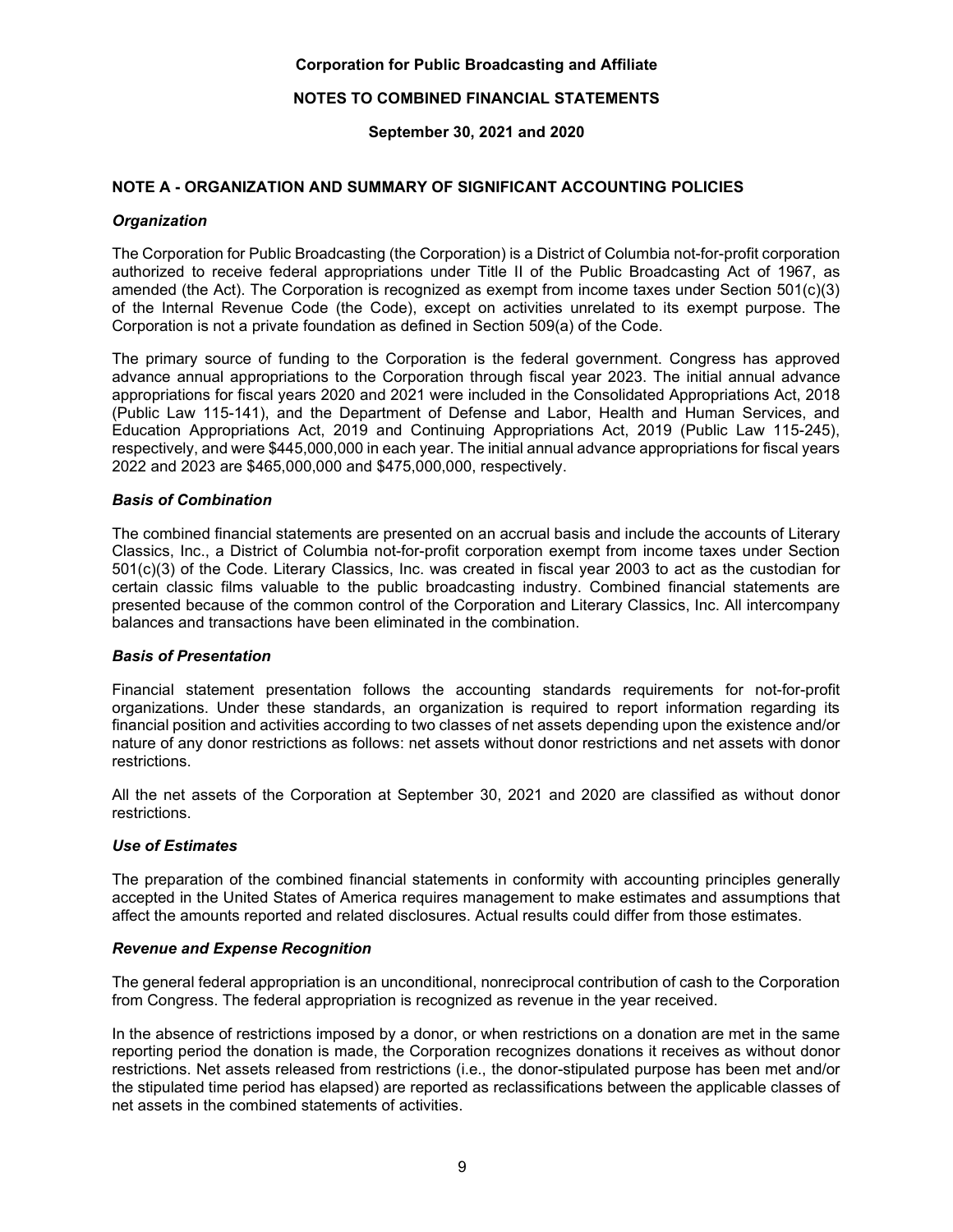# **NOTES TO COMBINED FINANCIAL STATEMENTS - CONTINUED**

# **September 30, 2021 and 2020**

Royalties and other income, which primarily include royalty payments related to certain productions funded by the Corporation, are recognized as they are earned.

Unconditional grants and contracts awarded by the Corporation are recognized as expenses and payables when the applicable agreements are executed. The outstanding balances of unconditional grants that are expected to be paid more than one year from the date of the combined statement of financial position are discounted to their present values.

Contracts that are contingent upon specific fiscal year funding and whose scope of work differentiates fiscal year activity are recognized as expenses in the relevant fiscal year. Multi-year system royalty contracts are expensed over the term of the agreements.

Unexpended balances of grants and contracts awarded by the Corporation are required to be returned to the Corporation by grantees. If grant and contract refunds become known in the same period in which the grant or contract was expensed, the refunds are offset against grant and contract expenses. Otherwise, the grant and contract refunds are recorded as revenue when the amount of refund due to the Corporation becomes known, normally when a final accounting by the grantee is submitted.

## *Cash and Cash Equivalents*

The Corporation considers all highly-liquid debt instruments with an original maturity of three months or less from the date of purchase to be cash equivalents. Cash equivalents may include United States Treasury bills, federal agency securities, commercial paper, certificates of deposit, money market deposits and repurchase agreements. The carrying amount approximates fair value because of the short maturity of the instruments. The Corporation requires repurchase agreements to be collateralized by United States Treasury securities.

## *Short-Term Investments*

The Corporation carries its short-term investments at fair value as per Financial Accounting Standards Board (FASB) Accounting Standards Codification 820 (ASC 820), *Fair Value Measurement*. Short-term investments may include United States Treasury bills, federal agency securities, corporate bonds and commercial paper.

#### *Investments-Other*

Investments-other include certificates of deposit from financial institutions that are held for investment, that are not debt securities and that have an original maturity greater than three months. Certificates of deposit are valued at amortized cost.

## *Concentration of Risk*

Financial instruments that potentially subject the Corporation to concentrations of credit risk include cash and cash equivalents, short-term investments and investments-other. At times, the Corporation's cash exceeds the current insured amounts under the Federal Deposit Insurance Corporation (FDIC). The Corporation holds United States Treasury bills and corporate bonds and commercial paper issued by financially-strong corporations. By policy, these investments are kept within limits designed to reduce risks caused by concentration.

## *Receivables*

Receivables consist primarily of grant funds to be returned, accrued interest and receivables from the U.S. Department of Education. The Corporation records an allowance for doubtful accounts on its outstanding receivables based on specific identification of uncollectible accounts.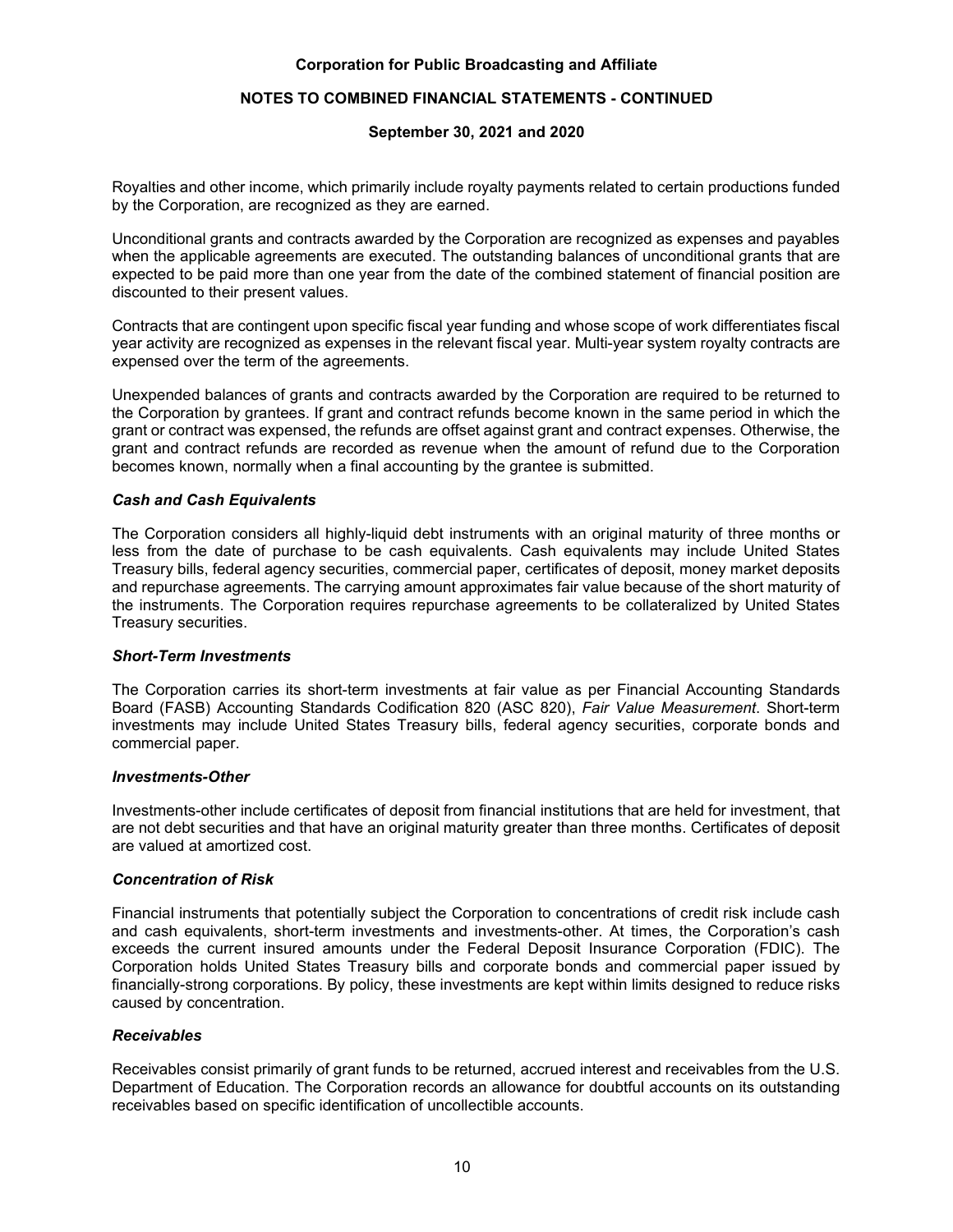# **NOTES TO COMBINED FINANCIAL STATEMENTS - CONTINUED**

#### **September 30, 2021 and 2020**

## *Property and Equipment*

Property and equipment, which include furniture and fixtures, computer equipment, software and leasehold improvements, are stated at cost, less accumulated depreciation computed on the straight-line method. Individual items with an original cost of \$1,500 or more are capitalized. Furniture and fixtures, computer equipment and software are depreciated over their estimated useful lives of three to seven years. Leasehold improvements are amortized over the remaining term of the lease or the useful lives of the improvements, whichever is shorter.

# **NOTE B - LIQUIDITY RESOURCES**

As mentioned earlier, the Corporation's primary revenue source is the federal government, which provides a two-year advance general appropriation. An advance appropriation is one made to become available one year or more beyond the year for which the appropriations act is passed. Also stated earlier, the Corporation's initial annual advance appropriations for fiscal years 2022 and 2023 are \$465,000,000 and \$475,000,000, respectively. While these appropriations are already written into law, they could be modified during subsequent Congressional budgetary processes. The Corporation typically receives the funds from its general appropriation on the first business day of each fiscal year.

The Corporation also periodically receives from Congress additional, separate appropriations to help the public broadcasting system achieve specific objectives.

By statute, investment income earned on general appropriation funds may only be used to help fund future radio and television programming grants and investment income earned on funds from separate appropriations inure to the benefit of the projects funded by those appropriations.

Outside of direct Congressional appropriations, the Corporation is currently engaged in a cooperative agreement with the U.S. Department of Education, Ready To Learn. Throughout the course of the cooperative agreement, the Corporation draws down reimbursement for its actual expenditures rather than receiving advance funding.

The Corporation does not produce programming, it does not own, operate or control any public broadcasting stations and it does not conduct fundraising. Any royalties earned by the Corporation on certain productions it funds must be used to help fund future programming grants.

The Corporation distributes the general appropriation among program and support services in accordance with a statutory budgetary formula outlined in the Act. It is only over administrative expenses that the Corporation may exercise discretion as to how the funds are spent. The Act's budgetary formula limits the amount of funds available for administrative expenses to five percent of the general appropriation for any given fiscal year and at the end of each fiscal year, unexpended administrative funds roll into system support. The consequence of this structure is that the Corporation is precluded from building operating reserves from appropriated funds.

Therefore, as of the dates of the combined statements of financial position, financial assets available to meet general expenditures within one year are limited to the balance of unappropriated funds. These include cumulative monies received from unsolicited donations and bequests from private donors, the balance of which was \$4,505,261 and \$4,459,954, as of September 30, 2021 and 2020, respectively, and are a component of the cash and investments balances on the combined statements of financial position.

Anticipated operating expenses for the upcoming fiscal year far exceed the balance of financial assets available to meet general expenditures within one year. However, subsequent year appropriations fund subsequent year operating costs and, as stated above, the Corporation has a two-year advance general appropriation and receives general appropriation funds on the first day of each fiscal year.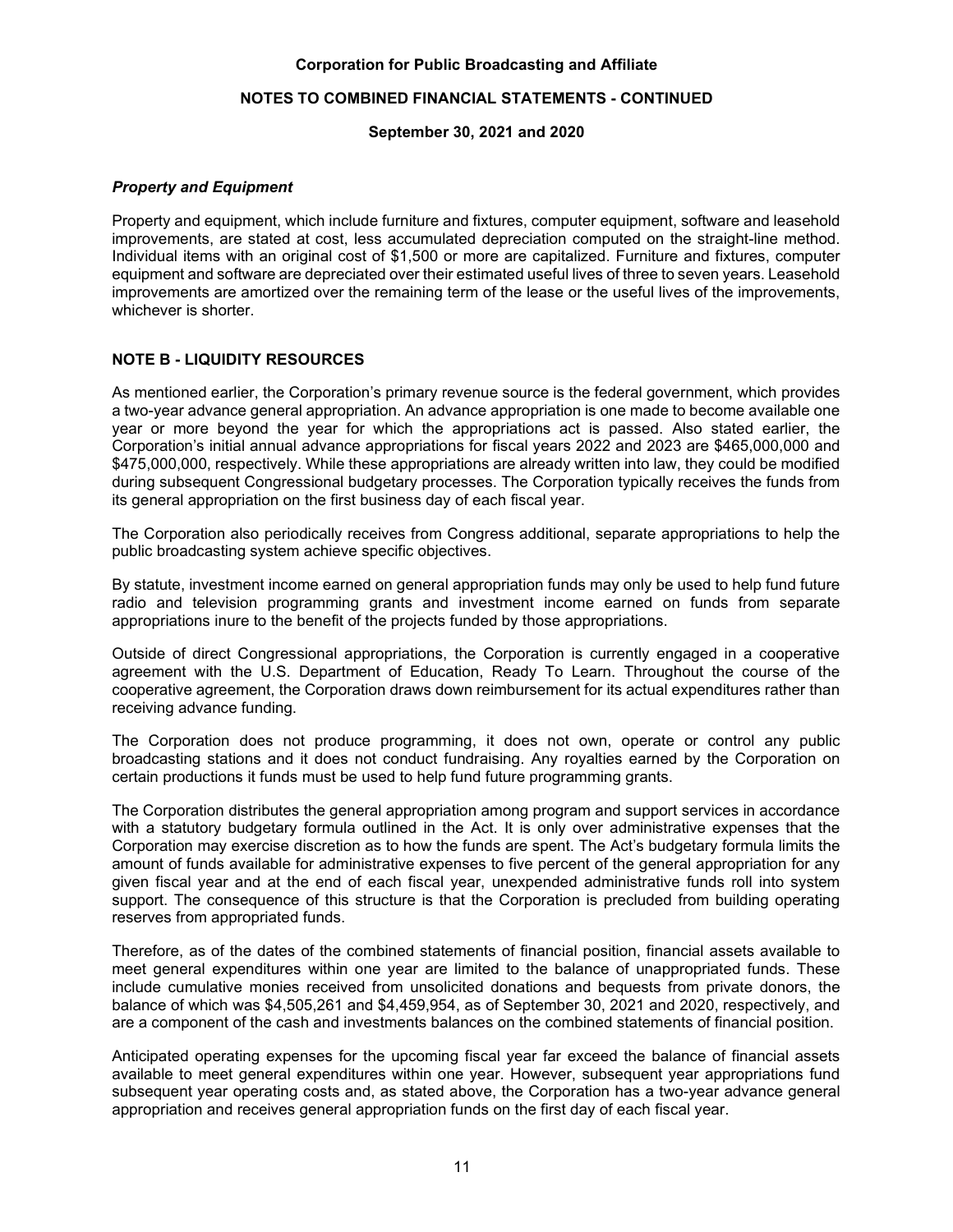# **NOTES TO COMBINED FINANCIAL STATEMENTS - CONTINUED**

# **September 30, 2021 and 2020**

# **NOTE C - SHORT-TERM INVESTMENTS**

Short-term investments consist of the following at September 30:

| 2021          | 2020                       |
|---------------|----------------------------|
| \$57,465,067  | \$14,986,689<br>26,079,745 |
| 49,168,238    | 36,955,759                 |
| \$141,458,329 | 78,022,193                 |
|               | 34,825,024                 |

#### *Fair Value Measurements*

ASC 820 provides the framework for measuring fair value. That framework includes a fair value hierarchy that prioritizes the inputs to valuation techniques used to value fair value. The guidance maximizes the use of observable inputs and minimizes the use of unobservable inputs by requiring that the observable inputs be used when available.

Observable inputs are inputs that market participants would use in pricing the asset or liability based on market data obtained from independent sources. Unobservable inputs reflect assumptions that market participants would use in pricing the asset or liability based on the best information available in the circumstances.

Based upon the transparency of inputs, the three levels of the fair value hierarchy under ASC 820 are described as follows:

- Level 1 Quoted prices are available in active markets for identical assets or liabilities as of the report date. A quoted price for an identical asset or liability in an active market provides the most reliable fair value measurement because it is directly observable to the market.
- Level 2 Fair value is based on pricing inputs other than quoted prices in active markets and which are either directly or indirectly observable as of the report date. The nature of these securities includes investments for which quoted prices are available but traded less frequently than securities traded on what are deemed active markets.
- Level 3 Pricing of securities are unobservable as of the report date. The inputs to the determination of fair value are not observable and require significant judgment or estimation.

A financial instrument's level within the fair value hierarchy is based on the lowest level of any input that is significant to the fair value measurement. The categorization of a financial instrument within the hierarchy is based upon the pricing transparency of the instrument and does not necessarily correspond to the Corporation's perceived risk of that instrument.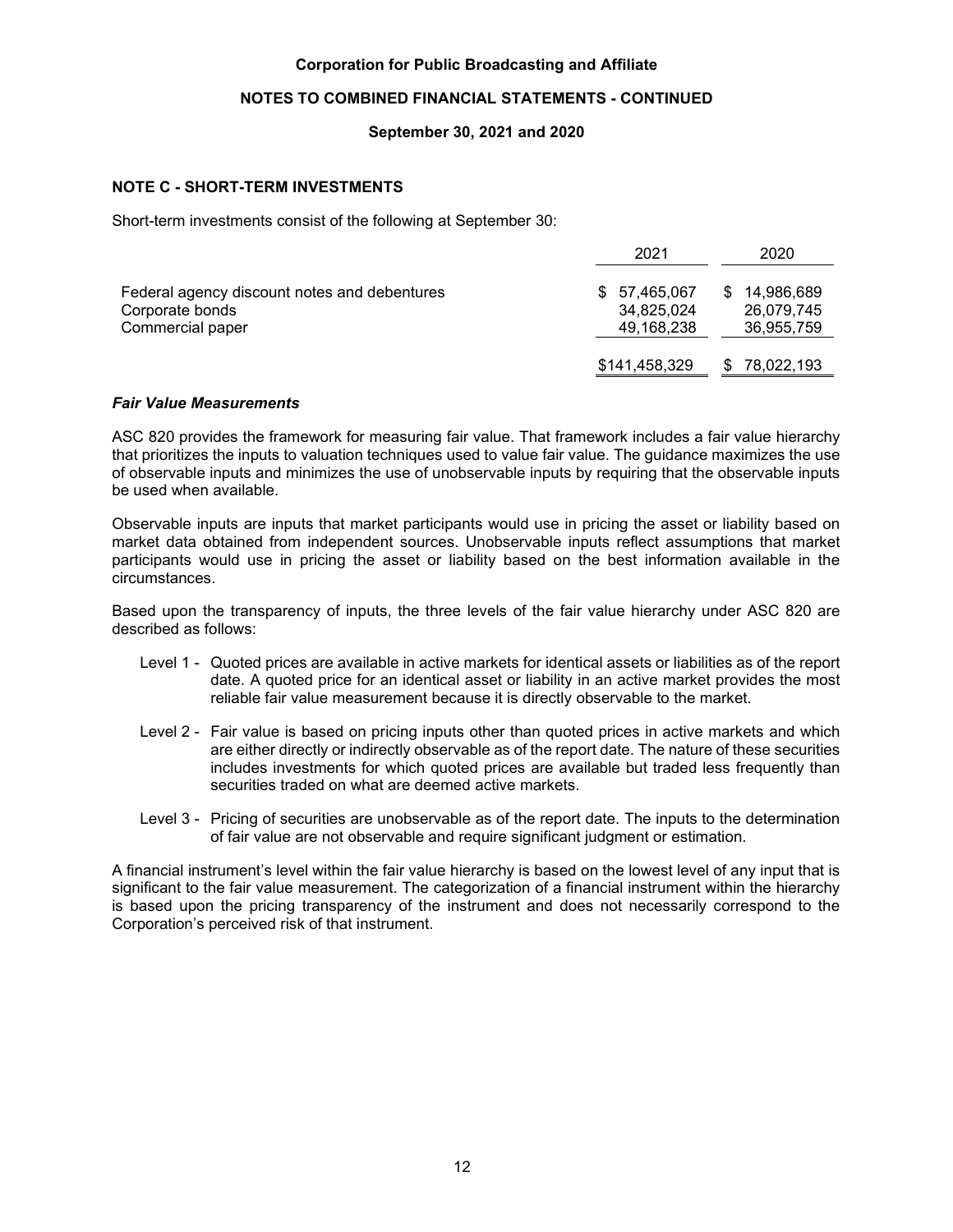# **NOTES TO COMBINED FINANCIAL STATEMENTS - CONTINUED**

# **September 30, 2021 and 2020**

The following tables set forth, by investment category and level within the fair value hierarchy, the Corporation's short-term investments as of September 30, 2021 and 2020:

|                                                                                        |                                                           |          | 2021     |         |                                                           |
|----------------------------------------------------------------------------------------|-----------------------------------------------------------|----------|----------|---------|-----------------------------------------------------------|
|                                                                                        | Level 1                                                   | Level 2  |          | Level 3 | Total                                                     |
| Federal agency discount<br>notes and debentures<br>Corporate bonds<br>Commercial paper | \$57,465,067<br>34,825,024<br>49,168,238<br>\$141,458,329 | \$<br>\$ | \$<br>\$ |         | \$57,465,067<br>34,825,024<br>49,168,238<br>\$141,458,329 |
|                                                                                        |                                                           |          | 2020     |         |                                                           |
|                                                                                        | Level 1                                                   | Level 2  |          | Level 3 | Total                                                     |
| Federal agency discount<br>notes and debentures<br>Corporate bonds<br>Commercial paper | 14,986,689<br>\$<br>26,079,745<br>36,955,759              | \$       | \$       |         | \$<br>14,986,689<br>26,079,745<br>36,955,759              |
|                                                                                        | 78,022,193<br>\$                                          | \$       | \$       |         | \$78,022,193                                              |

# **NOTE D - RECEIVABLES**

Receivables consist of the following at September 30:

|                                                                                         | 2021                                  | 2020                                  |
|-----------------------------------------------------------------------------------------|---------------------------------------|---------------------------------------|
| Grants and grant refunds receivable<br>U.S. Department of Education receivable<br>Other | S<br>340.261<br>17,274,028<br>521,316 | 640,177<br>S<br>14,541,171<br>817,165 |
| Receivables, gross                                                                      | 18,135,605                            | 15,998,513                            |
| Less: allowance for doubtful accounts                                                   | (307, 655)                            | (307,655)                             |
| Receivables, net                                                                        | \$17,827,950                          | 15,690,858                            |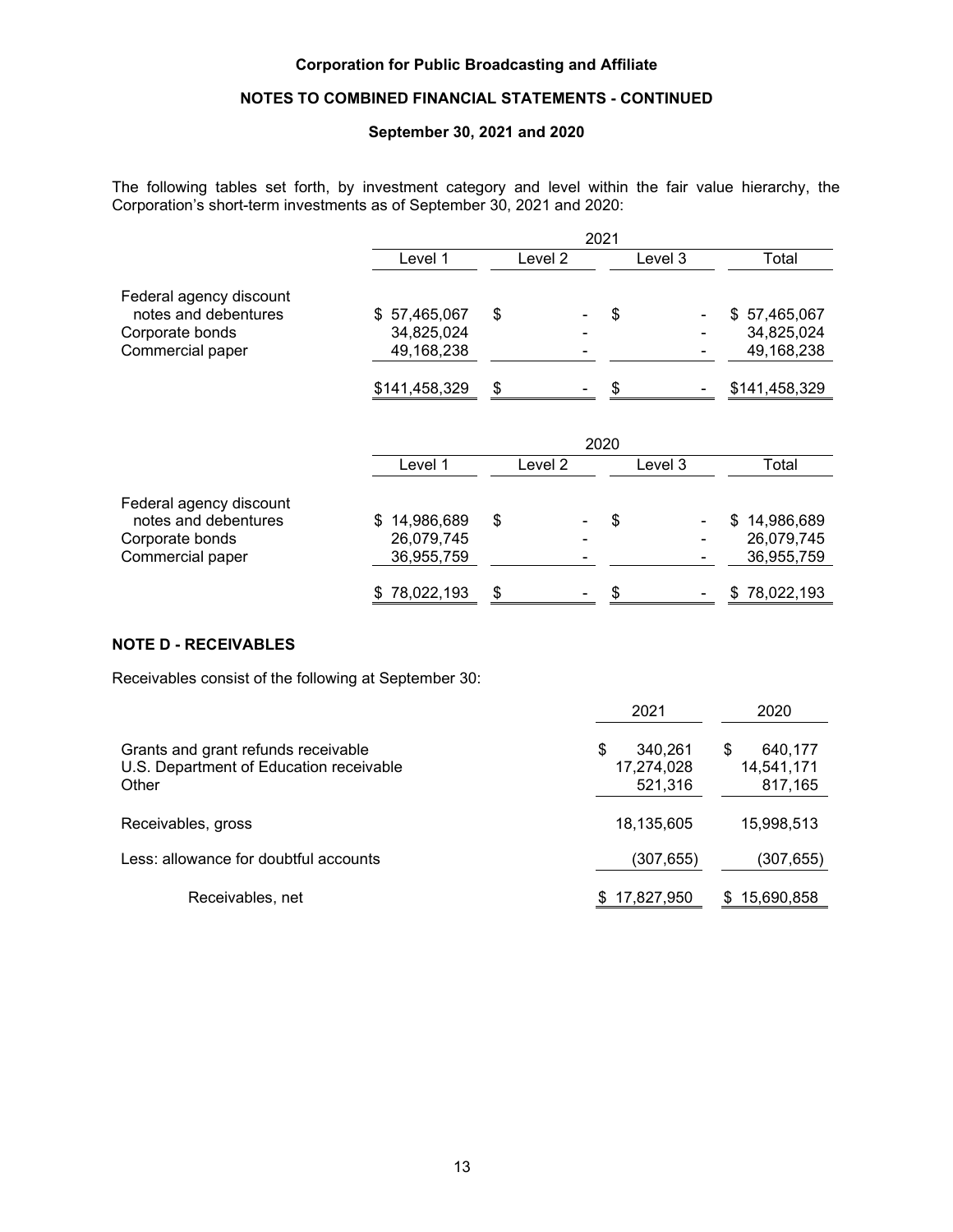# **NOTES TO COMBINED FINANCIAL STATEMENTS - CONTINUED**

# **September 30, 2021 and 2020**

# **NOTE E - PROPERTY AND EQUIPMENT, NET**

Property and equipment consist of the following at September 30:

|                                                               | 2021                                     | 2020                                     |
|---------------------------------------------------------------|------------------------------------------|------------------------------------------|
| Furniture and equipment<br>Software<br>Leasehold improvements | 3,001,144<br>S<br>1,900,413<br>2,848,730 | 2,987,758<br>S<br>1,900,413<br>2,850,568 |
|                                                               | 7,750,287                                | 7,738,739                                |
| Less: accumulated depreciation and amortization               | (4,991,002)                              | (4,613,942)                              |
| Total property and equipment, net                             | 2,759,285                                | 3,124,797<br>S                           |

Depreciation and amortization expense was \$377,060 and \$379,899 for the years ended September 30, 2021 and 2020, respectively.

# **NOTE F - ACCOUNTS PAYABLE AND ACCRUED EXPENSES**

Accounts payable and accrued expenses consist of the following at September 30:

|                                             | 2021      |   | 2020      |
|---------------------------------------------|-----------|---|-----------|
| Trade accounts payable                      | 259.482   | S | 158,280   |
| Accrued personnel and related costs         | 6,067,055 |   | 6,078,620 |
| Deferred rent liability                     | 1,934,378 |   | 1,864,840 |
| Other accrued expenses                      | 96.742    |   | 97,028    |
| Total accounts payable and accrued expenses | 8,357,657 |   | 8,198,768 |

# **NOTE G - APPROPRIATED GRANTS AND CONTRACTS PAYABLE**

At September 30, the amounts due for appropriated grants and contracts payable were as follows:

|                                                 | 2021          | 2020          |
|-------------------------------------------------|---------------|---------------|
| Amount payable:                                 |               |               |
| Within one year                                 | \$80,062,160  | \$98,242,288  |
| In one to five years                            | 70,811,614    | 11,474,872    |
| Total appropriated grants and contracts payable | 150,873,774   | 109,717160    |
| Less: Unamortized discount                      | (1,007,992)   | (94, 021)     |
| Appropriated grants and contracts payable, net  | \$149,865,782 | \$109,623,139 |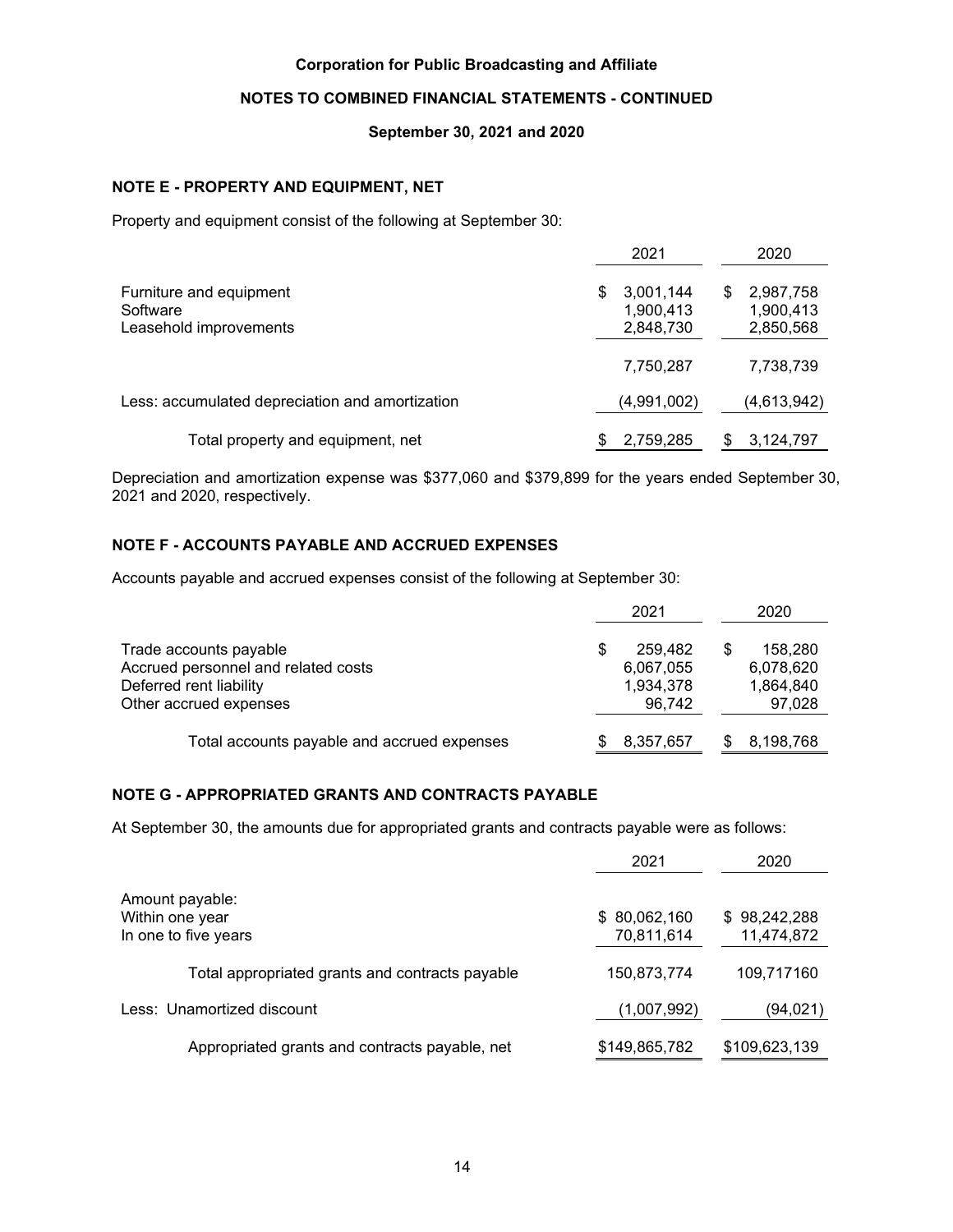# **NOTES TO COMBINED FINANCIAL STATEMENTS - CONTINUED**

## **September 30, 2021 and 2020**

All grants are stated at present value. Discount rates for contracts payable are based upon one- to threeyear Treasury yield curve rates on September 30, depending on the estimated maturity of each contract. The discount rates ranged from and from 0.09% to 1.56% for 2021 and 0.12% to 2.59% for 2020.

# **NOTE H - NET ASSETS WITHOUT DONOR RESTRICTIONS**

As of September 30, the portion of net assets without donor restrictions that has been designated by statute for specific purposes, is summarized as follows:

|                                                   | 2021          | 2020          |
|---------------------------------------------------|---------------|---------------|
| Project funding commitments:                      |               |               |
| Television support                                | \$ 30,864,797 | \$33,369,156  |
| Radio support                                     | 4,223,130     | 5,654,684     |
| Public broadcasting interconnection               | 23,739,260    | 70,120,299    |
| Other system support and corporate administration | 17,302,833    | 18,637,131    |
| Long-term contracts payable discount              | 1,007,922     | 94,021        |
| Total designated net assets                       | \$77,137,942  | \$127,875,291 |

Also included in net assets without donor restrictions on the combined statements of financial position are the Corporation's investment in property and equipment, net of accumulated depreciation, and the net assets of Literary Classics, Inc.

# **NOTE I - PROGRAM SERVICES, SYSTEM SUPPORT AND ADMINISTRATION**

Descriptions of programs and supporting services conducted by the Corporation are as follows:

- *Television programming* represents expenses for development and support of high-quality national television programming and educational projects that might not otherwise be supported by the marketplace.
- *Radio Program Fund* represents expenses for the development and production of high-quality, new and innovative radio programs that might not otherwise be supported by the marketplace.
- *National program production and acquisition grants* are restricted grants made to qualified public radio stations that must be used for the production, acquisition, promotion or distribution of national radio programs that are of high quality, creative and reflect society's diversity.
- *Community service grants* are unrestricted general operating grants made to qualified public television and radio stations.
- *Fiscal stabilization grants American Rescue Plan Act* refers to the American Rescue Plan Act 2021, passed on March 11, 2021 (Public Law 117-2), with which the Corporation was appropriated \$175 million "to prevent, prepare for, and respond to coronavirus, including for fiscal stabilization grants to public telecommunications entities...to maintain programming and services and preserve small and rural stations threatened by declines in non-Federal revenues." The Corporation received the funds from the U.S. Treasury in early April 2021 and distributed them to qualified public television and radio stations in the form of unrestricted general operating grants.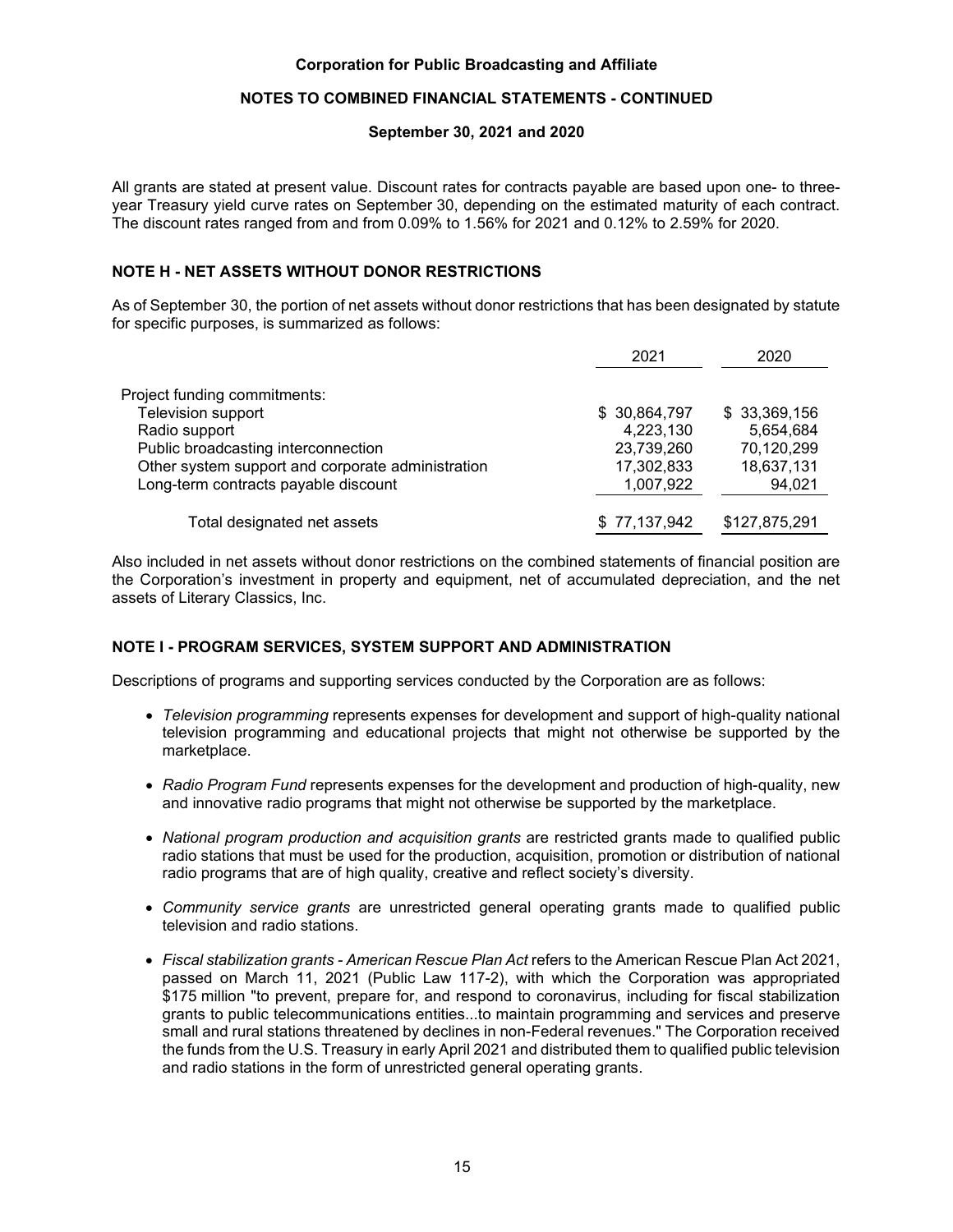# **NOTES TO COMBINED FINANCIAL STATEMENTS - CONTINUED**

# **September 30, 2021 and 2020**

- *Fiscal stabilization grants CARES Act* refers to the Coronavirus Aid, Relief, and Economic Security (CARES) Act, passed on March 27, 2020 (Public Law 116-136), with which the Corporation was appropriated \$75 million "to prevent, prepare for, and respond to coronavirus, including for fiscal stabilization grants to public telecommunications entities...to maintain programming and services and preserve small and rural stations threatened by declines in non-Federal revenues." The Corporation received the funds from the U.S. Treasury in late April 2020 and immediately distributed them to qualified public television and radio stations in the form of unrestricted general operating grants.
- *Public broadcasting interconnection system* funding began in fiscal year 2016 and provides for the development and implementation of a new interconnection system to be used by both public television and radio stations to transmit and receive programming feeds. Congress provides these funds so that improved technology may enable public television and public radio stations to share certain elements of a new interconnection system, leading to greater efficiencies. In fiscal year 2018, Congress expanded the interconnection account to allow the Corporation to fund, in addition to interconnection, "other technologies and services that create infrastructure and efficiencies within the public media system."
- *Ready-to-Learn* includes two five-year cooperative agreements funded by the U.S. Department of Education that support the development of educational television and digital media targeted at preschool and early elementary school children and their families. Ready To Learn: Content, Community and Collaboration, had an original performance period of October 1, 2015, through September 30, 2020; however, in fiscal year 2020, the Corporation received from the U.S. Department of Education a no-cost extension through May 31, 2021. Ready To Learn: Learn Together - Connecting Children's Media and Learning Environments to Build Key Skills for Success has a performance period of October 1, 2020 through September 30, 2025.
- *Other system support* represents expenses for the general support and development of the public broadcasting system. Funded activities include grants to qualified public television stations to help operate their interconnection systems, music royalty fees paid on behalf of the public broadcasting system and various other system-wide activities and functions.
- *Corporate administration and other expenses* include supporting service expenses for Corporation staff, consultants and professional services, travel, printing, publications, rent, communications and utilities, data processing and other administrative support. These expenses are limited by federal statute to 5.0% of the general federal appropriation. The proportion of corporate administrative and other expenses to the general federal appropriation was 4.6% for both 2021 and 2020.

The Corporation does not allocate administrative or overhead costs to program services or system support. All the amounts presented in the combined statements of functional expenses are direct costs.

# **NOTE J - BENEFIT PLANS**

The Corporation sponsors defined contribution plans covering substantially all its employees. The Corporation contributes to these plans on behalf of its employees pursuant to the provisions of the plans. Contributions are expensed as they are earned by eligible employees. In fiscal years 2021 and 2020, the Corporation expensed plan contributions of \$2,111,137 and \$2,082,291, respectively.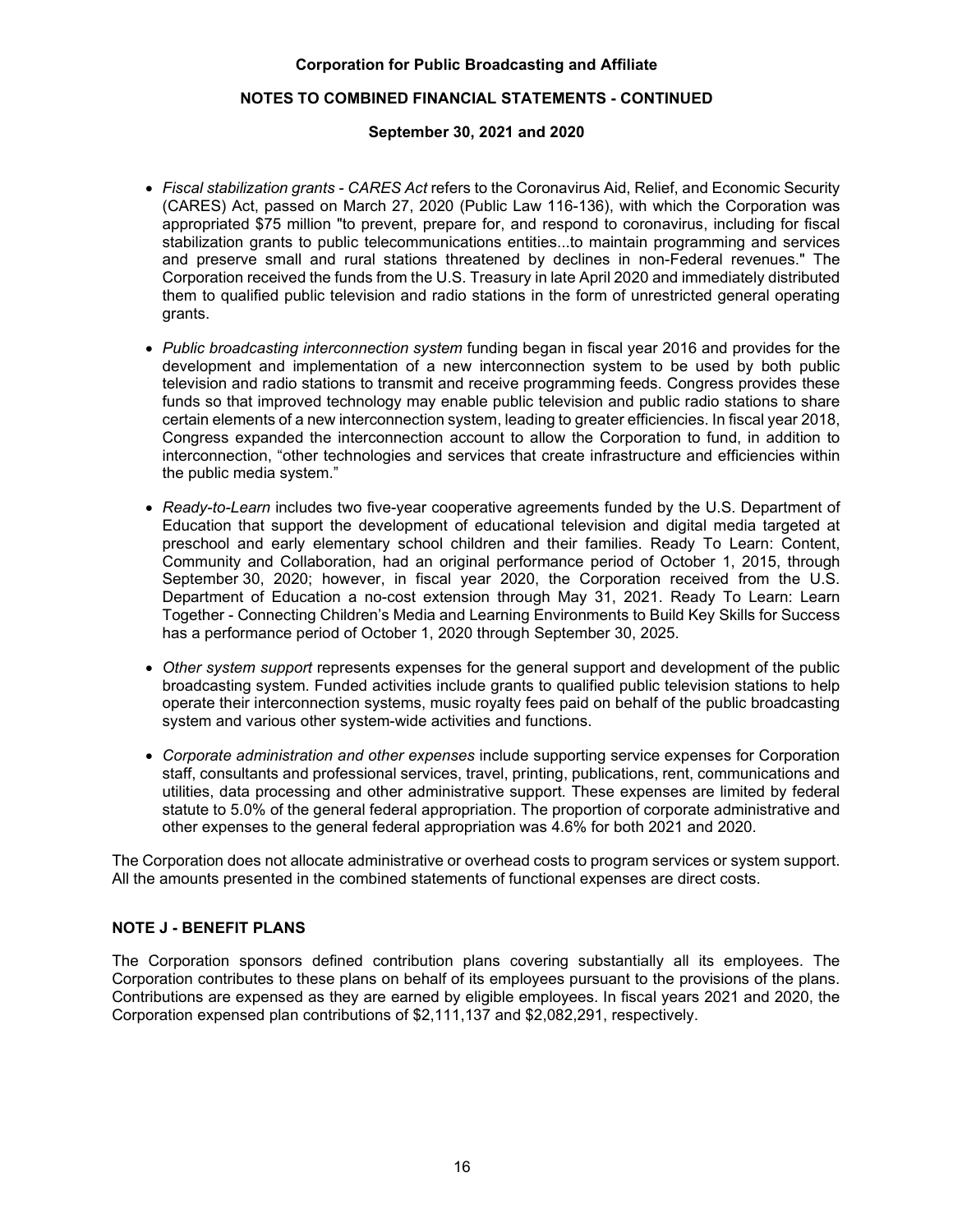# **NOTES TO COMBINED FINANCIAL STATEMENTS - CONTINUED**

## **September 30, 2021 and 2020**

# **NOTE K - COMMITMENTS**

#### *Lease Commitments*

During fiscal year 2019, the Corporation renegotiated and extended the operating lease for its headquarters facilities in Washington, D.C. The revised lease term is thirteen years beginning May 2019 through April 2032. In addition to base rent, the Corporation is required to pay its pro rata share of real estate taxes and operating expenses in excess of the base year, defined by the lease as calendar year 2019.

Total rent expense of \$2,014,934 and \$2,036,889 for fiscal years 2021 and 2020, respectively, is reflected in corporate administration and other expenses on the accompanying combined statements of activities. The future minimum rental payments per fiscal year under this non-cancelable operating lease are as follows:

| 2022       | \$<br>2,135,827  |
|------------|------------------|
| 2023       | 2,167,865        |
| 2024       | 2,207,216        |
| 2025       | 2,256,878        |
| 2026       | 2,307,658        |
| Thereafter | 13,864,995       |
|            | \$<br>24,940,439 |
|            |                  |

Incentives received at the inception of operating leases are recognized as a lease incentive obligation in the accompanying combined statements of financial position and amortized on a straight-line basis over the life of the lease.

## *Music Royalties*

The Corporation is obligated to pay system-wide music royalties under several contractual agreements which expire on various dates from now until December 31, 2022. Music royalty expense of \$9,082,279 and \$9,047,484 for fiscal years 2021 and 2020, respectively, is reflected in other system support on the accompanying combined statements of activities. The future minimum music royalty payments per fiscal year under non-cancelable and cancelable contracts are as follows:

|                              | Non-<br>Cancelable                             |    | Cancelable               |  |
|------------------------------|------------------------------------------------|----|--------------------------|--|
| 2022<br>2023<br>2024<br>2025 | \$<br>820,206<br>820,206<br>800,000<br>800,000 | \$ | 8,315,800<br>۰<br>۰<br>۰ |  |
|                              | \$<br>3,240,412                                | \$ | 8,315,800                |  |